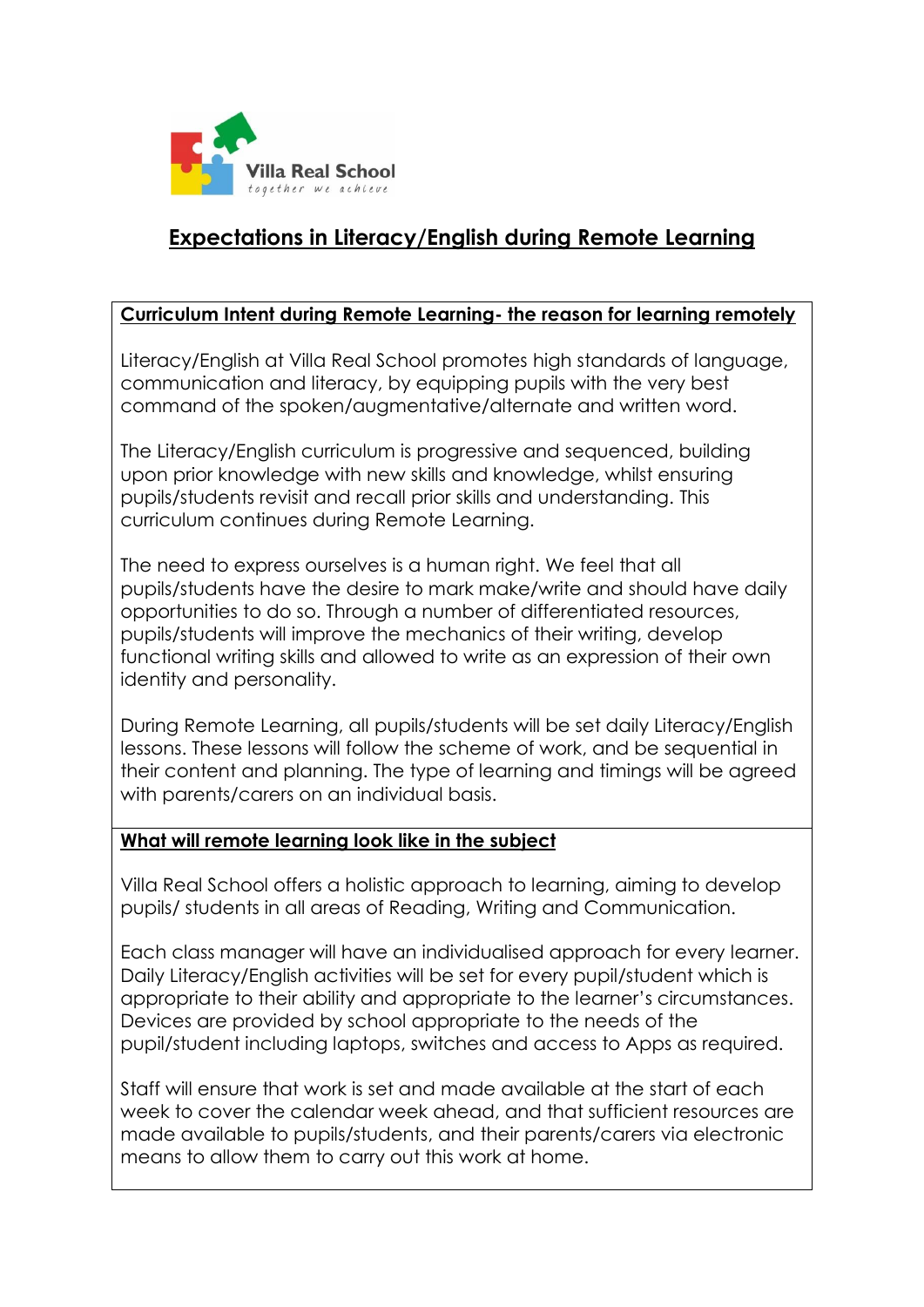Some of our younger pupils will be supported via a Topic web approach with resources and activities provided in Communicate in Print. Whilst some Remote Learning may follow the traditional route of academic reinforcement through reading books, spellings or worksheets. For some pupils/ students, reinforcement of everyday life skills such as dressing, shopping or physiotherapy tasks may be more appropriate. These tasks will focus on communication.

## **Resources**

Each class manager provides clear activities and learning objectives for each day. These may be paper based, or via an on-line platform. <https://literacytrust.org.uk/> [https://home.oxfordowl.co.uk/reading/reading-schemes-oxford](https://home.oxfordowl.co.uk/reading/reading-schemes-oxford-levels/read-write-inc-phonics-guide/)[levels/read-write-inc-phonics-guide/](https://home.oxfordowl.co.uk/reading/reading-schemes-oxford-levels/read-write-inc-phonics-guide/) Lexia Purple Mash Vooks Epic Books AQA Oak Academy for more able BBC BBC Bite size https://library.thenational.academy https://www.phonicsplay.co.uk

## **How will work be assessed?**

Feedback and assessment can take many forms and may not always mean extensive written comments for individual children. All work set via on-line platforms can be assessed and clear feedback given to pupils/students and their parents/carers. Paper activities can be reorded on Earwig for staff to give feedback, or sent in to school (72 hours quarentine required). Practical activites can be uploaded onto 'To Email' or via Earwig or sent ot the school secure email address. Staff are alaso able to give live feedback via TEAMS and face to face in rare occasions (socially distanced).

## **How will feedback been given to pupils/students and parents/carers?**

Written feedback can be given via the methods above. Also class staff speak to parents and pupils/students (where able) every week. Email feedback to parents will also be given.

Class staff will monitor engagement daily and record weekly. If there is an apparent issue with engagement, the relevant Key Stage Leader will